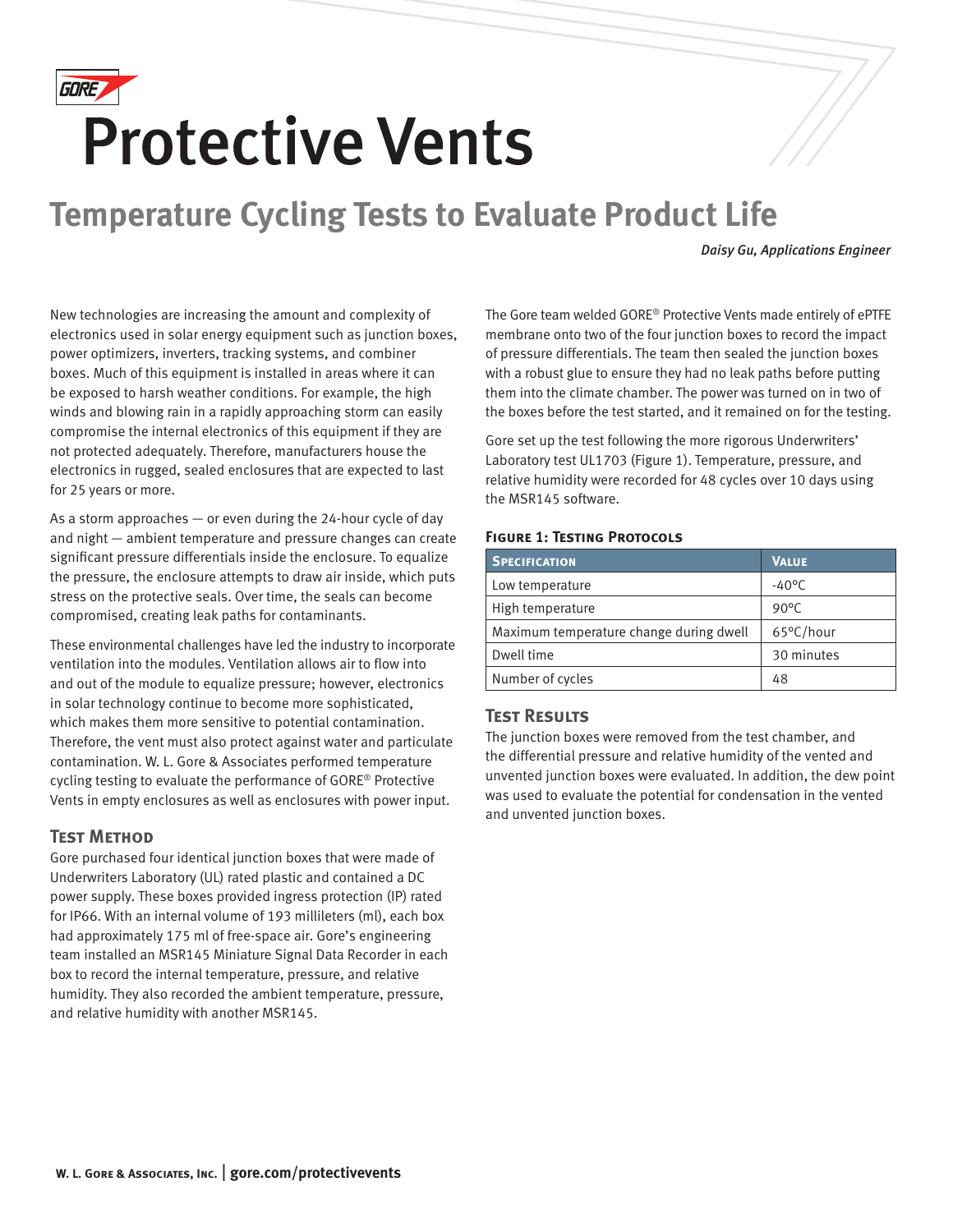

#### *Differential Pressure*

To ensure that the enclosures were completely sealed, Gore evaluated the differential pressure using the two junction boxes without power.

The differential pressure inside the unvented junction box reached a high of 3.8 psi (0.26 bar) and a low of -6.0 psi (-0.41 bar) at the beginning of the test (Figure 2). As the test continued, the pressure range in the unvented box gradually decreased; after six days of temperature cycling it reached 0.0 psi. This gradual decline in pressure differential indicated that the seals could not withstand the high pressure and eventually failed, creating a leak path for air — and possibly water and contaminants — to move in and out of the junction box. On the other hand, the junction box with the GORE® Protective Vent maintained constant pressure of approximately 0.0 psi because the vent allowed air to flow freely in and out.



#### **Figure 2: Differential Pressure**

## *Absolute Humidity*

Gore evaluated the absolute humidity values of the two junction boxes with power. The absolute humidity inside the unvented junction box remained higher than the absolute humidity of the junction box with the GORE® Protective Vent (Figure 3). Moisture vapor inside the unvented box did begin to escape slowly after several cycles because of a leak path around the seal. The leak path was created when the seal failed after extended pressure differentials.

The humidity in the junction box with Gore's vent remained low. The vent enabled moisture vapor to escape from the junction box, so the absolute humidity decreased rapidly with each cycle. At the same time, the ambient humidity increased because the moisture vapor inside the vented box was escaping.

## **FIGURE 3: ABSOLUTE HUMIDITY**



#### *Dew Point*

The dew point is the temperature at which water vapor in the air condenses into liquid. The internal dew point can be calculated using the actual temperature and relative humidity inside the junction box. When the ambient temperature is lower than the internal dew point, condensation occurs. Likewise, when the ambient temperature is higher than the internal dew point, condensation does not occur. As the gap between ambient temperature and internal dew point widens, the potential for condensation lessens. Because the relative humidity inside the junction boxes was consistently above 50 percent, Gore used the simplified calculation for finding the dew point (Figure 4).

#### **FIGURE 4: DEW POINT CALCULATION<sup>1</sup>**

**Internal Dew Point = T –**  $[(100 - RH)/\alpha]$ *Where*  $T =$  internal temperature in  ${}^{\circ}C$  RH = relative humidity in percent  $\alpha$  = constant of 5

<sup>1</sup> Lawrence, Mark G., 2005: The relationship between relative humidity and the *dewpoint temperature in moist air: A simple conversion and applications.* Bull. Amer. Meteor. Soc., 86, 225-233. doi: http;//dx.doi.org/10.1175/BAMS-86-2-225. Reference found at http://iridl.ldeo.columbia.edu/dochelp/QA/Basic/dewpoint.html.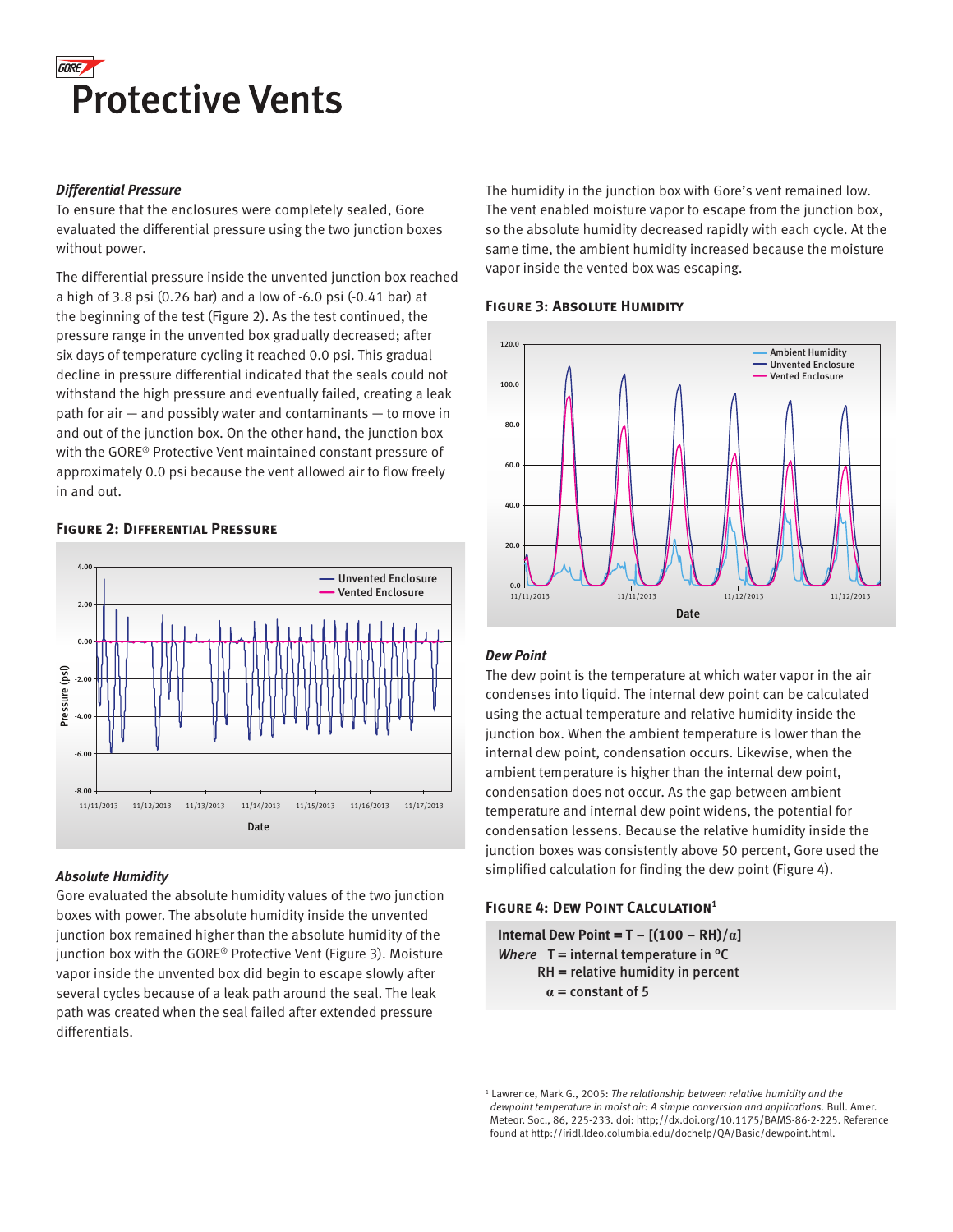

To mirror the internal conditions of solar equipment more effectively, Gore evaluated the dew point using data from the junction boxes in which the DC power supplies were running. The dew point of the unvented junction box remained almost the same throughout the temperature cycling. However, the dew point in the junction box with the GORE® Protective Vent was consistently lower than the dew point in the unvented box and continued to decline during the temperature cycling. In addition, the gap between the ambient temperature and the dew point in the vented box widened (Figure 5). Consequently, the use of the vent reduced the potential for condensation to occur.

#### **Figure 5: Difference Between Ambient Temperature and Dew Point**



#### **Conclusion**

W. L. Gore & Associates' testing of four IP66-rated junction boxes with DC power supplies proved the importance of ventilating solar energy equipment. Whether caused by climate changes, day/night cycles, or internal power sources, fluctuations in temperature can create performance issues that compromise the service life and durability of electronics. Pressure differentials that result from rapid temperature changes create stress on enclosure seals. Over time, these pressure differentials can cause the seals to fail and provide leak paths for contaminants such as water, dirt, and dust. Ventilation also helps reduce condensation – a major cause of corrosion – by increasing the gap between the internal dew point and the ambient temperature.

As shown in this testing, GORE® Protective Vents can help lengthen service life by equalizing pressure to ensure the integrity of enclosure seals. At the same time, these vents provide a proven barrier that blocks ingress of liquids and contaminants, while minimizing condensation by diffusing water vapor more effectively.